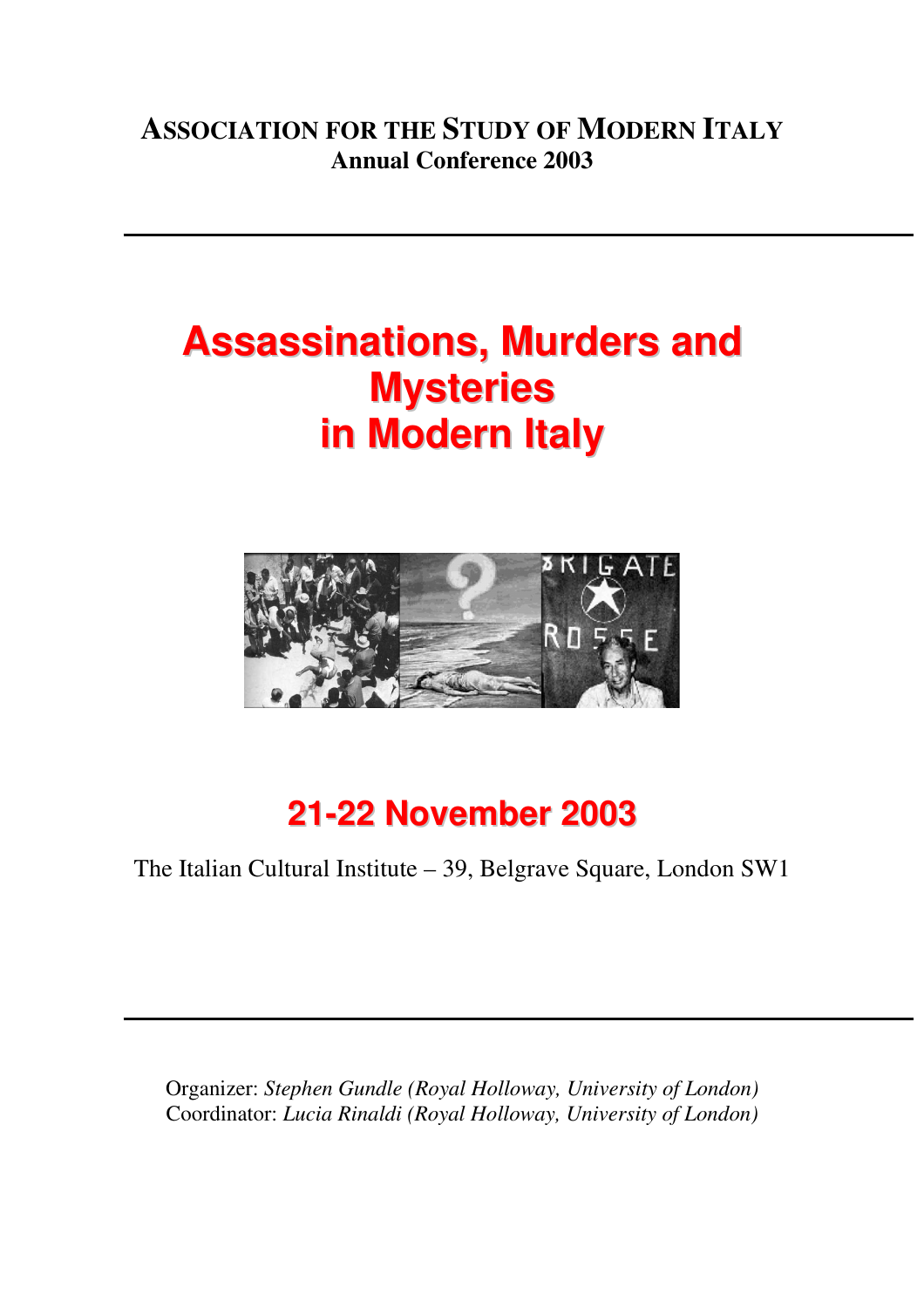#### **ASMI ANNUAL CONFERENCE 2003**

### **Programme of Events**

 $\blacksquare$ 

| Day 1: Friday 21 November |                                                                                                                                                                                            |  |
|---------------------------|--------------------------------------------------------------------------------------------------------------------------------------------------------------------------------------------|--|
| $2.00 \text{ pm}$         | <b>Keynote</b><br>Karen Pinkus (University of Southern California): "Chi l'ha vista?" Murder, Mystery,<br>and Missing Persons                                                              |  |
| $2.45 - 4.30$ pm          | <b>Regicide and Anarchism</b>                                                                                                                                                              |  |
|                           | Catherine Brice (Institut d'Etudes Politiques, Paris): Umberto I: attempted (1878) and<br>completed (1900) assassination: representation and mapping of the country at critical<br>moments |  |
|                           | Carl Levy (Goldsmiths, London): The Anarchist Assassin and Italian History: 1870s<br>to 1930s                                                                                              |  |
|                           | Dana Renga (Colorado College): "Mamma, che cos'e' un anarchico?" Failed Assassins<br>and Anti-Heroes in Wertmuller                                                                         |  |
| $4.30 - 5.00$ pm          | Tea & Coffee                                                                                                                                                                               |  |
| 5.00 pm                   | <b>ASMI AGM</b>                                                                                                                                                                            |  |

| Day 2: Saturday 22 November |                                                                                                                               |  |
|-----------------------------|-------------------------------------------------------------------------------------------------------------------------------|--|
| $9.30 - 11.15$ am           | <b>Fascism and Anti-Fascism</b>                                                                                               |  |
|                             | Stanislao Pugliese (Hofstra University): Rethinking an Assassination: Mussolini and<br>the Rosselli Brothers                  |  |
|                             | <b>Philip Cooke (Strathclyde University):</b> "What does it matter if you die?" The Seven<br>Cervi Brothers                   |  |
|                             | Elizabeth Leake (Rutgers University): Fascists and Fetishes: Clara Petacci and the<br>Masochistic Scene                       |  |
| $11.15 - 11.30$ am          | Tea & Coffee                                                                                                                  |  |
| $11.30 - 1.15$ pm           | <b>PARALLEL SESSIONS</b>                                                                                                      |  |
|                             | 1. True Crime                                                                                                                 |  |
|                             | Ellen Nerenberg (Wesleyan University, USA): Making a Killing: The "Monster of<br>Florence" and theTrial(s) of Pietro Pacciani |  |